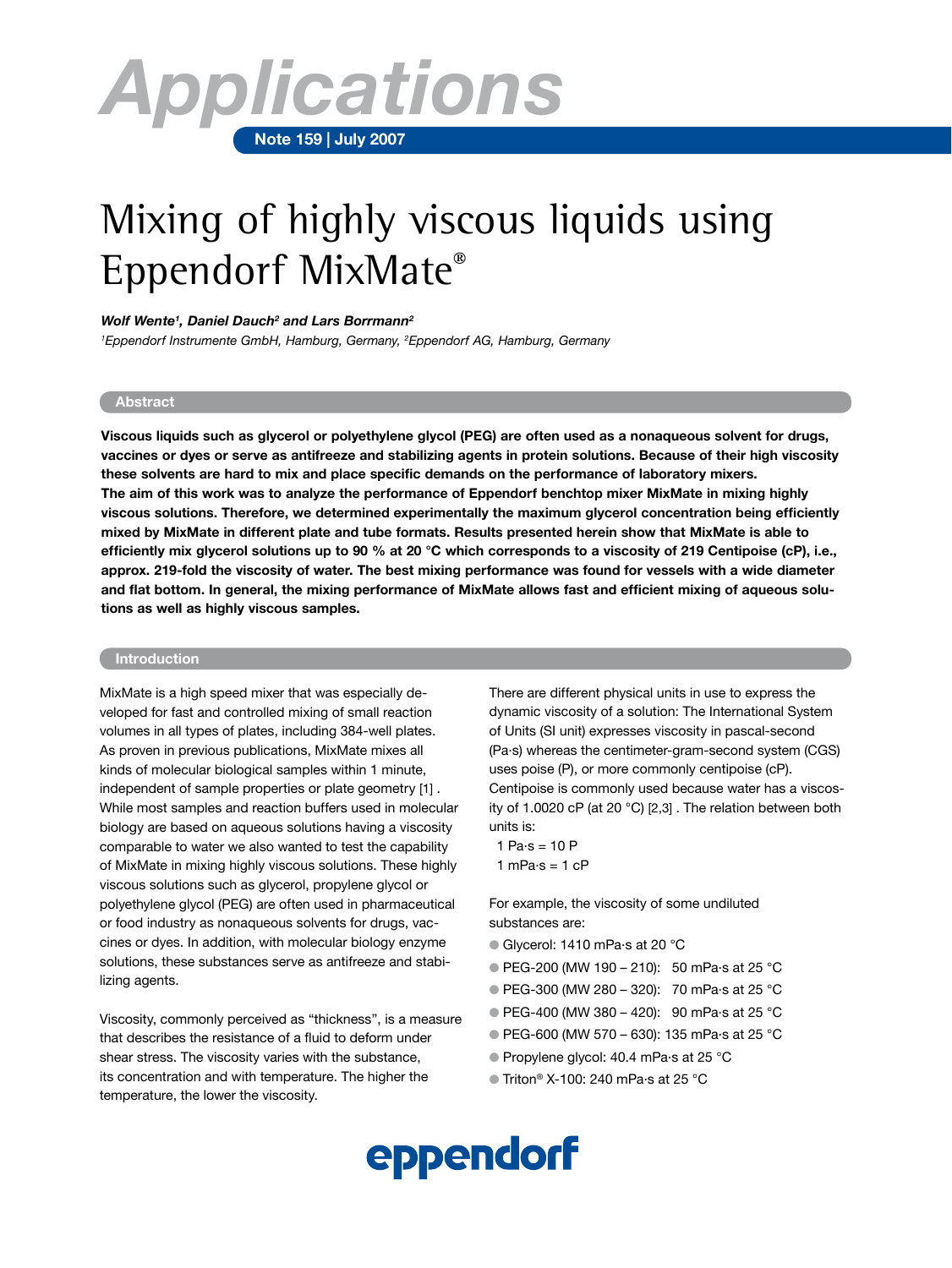## **Introduction**

In this work we analyzed the performance of MixMate in mixing highly viscous solutions. Therefore, we determined experimentally the maximum glycerol concentration being efficiently mixed by Eppendorf MixMate in different kind of tubes and 96-well plates and at different filling volumes. All experiments were performed at 20 °C. The tested glycerol concentrations were afterwards correlated to their corresponding viscosity in mPa.s as given within the literature [4].

#### **Materials and Methods**

The mixing performance of MixMate was tested with different vessel types (micro test tubes and 96-well DWP, MTP and PCR plates; please refer to Table 1 for details) and different filling volumes (12.5, 25, 50 and 75 % of the recommended working volume).

For the assay, glycerol (Rotipuran® ≥ 99.5 %, p.a. waterfree, Carl Roth GmbH, Karlsruhe, Germany) solutions of different concentrations (50, 60, 70, 75, 80, 85, 90, 95 % (v/v) in dH $_{\rm 2}$ O) were pipetted to the bottom of the vessels and were carefully overlayed with 1/30 volume of Ponceau-4R colored dH $_{\tiny 2}$ O (Figure 1). After 1 min mixing with Eppendorf MixMate at maximum speed (3,000 rpm for MTP and PCR plates; 2,000 rpm for tubes and DWP) the vessels were visually checked for completely mixed glycerol solutions. A solution was rated as completely mixed if the solution was stained homogeneously red without any cords (Figure1).

All experiments were performed at 20 °C room temperature. Solutions, plates, tubes, MixMate, pipettes and tips were equilibrated to room temperature.

## **Results and Discussion**

Previous publications have shown that the unique <sup>2D</sup>Mix-Control technology of MixMate enables fast mixing of small reaction volumes independent of sample properties or vessel geometry [1]. Even difficult mixing applications such as resuspension of bacterial cell pellets can be achieved with MixMate in less than 1 minute [6]. Furthermore, the <sup>2D</sup>mixing stroke ensures a controlled mixing motion which reduces the risk for lid-wetting or cross-contamination [7].

In this Application Note we analyzed the mixing performance of MixMate by mixing glycerol solutions in different kind of tubes and 96-well plates. The experiments showed that MixMate can efficiently mix glycerol solution up to 90 % in less than 1 minute (Table 1). According to data provided in the literature a 90 % glycerol concentration corresponds to a viscosity of 219 mPa.s, 219-fold the viscosity of water [4,5].

As can be seen by the differences between mixing results in 1.5 ml and 2.0 ml tubes and micro test plates with round and flat bottom, the shape of the vessel bottom largely influences the mixing performance. Flat bottom vessels were easier to mix than those with round bottom or conical shape.

Looking at the relationship between sample viscosity and total sample volume, the data show that the best performance at high viscosities was achieved with Eppendorf Plates Deepwell 96 2 ml (DWP 96/2000) as up to 500 µl of 90 % glycerol solution (viscosity = 219 mPa.s) were efficiently mixed by MixMate.

These data prove that MixMate, besides its superior performance in mixing aqueous solutions, also enables efficient mixing of highly viscous samples.



**Figure 1:** Experimental setup before (left) and after (right) mixing with MixMate. Left: Glycerol solutions overlayed with 1/30 volume of red colored water. Right: A completely mixed solution as indicated by the homogeneously red staining without any cords.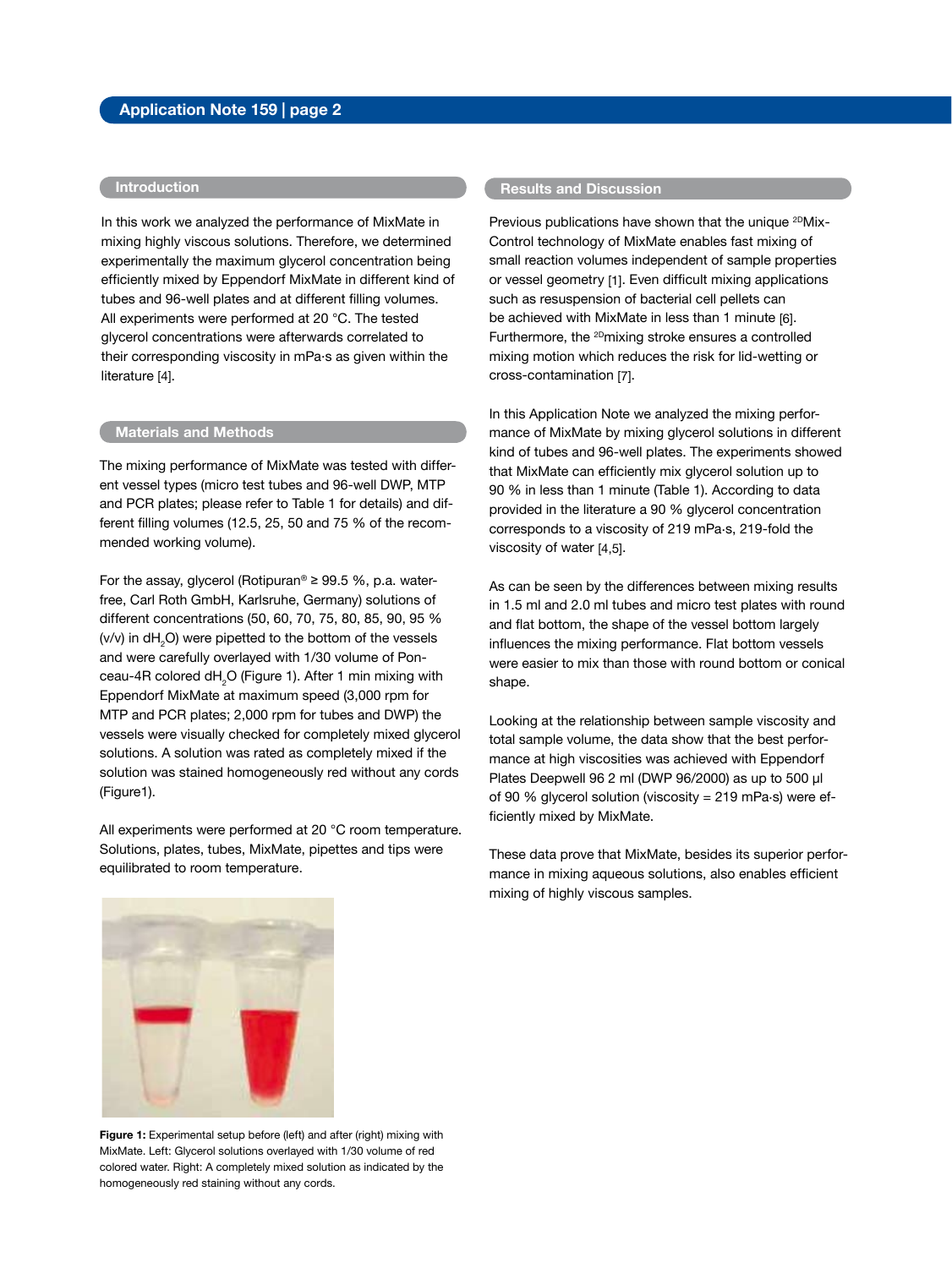Table 1: Mixing of highly viscous solutions in tubes and 96-well plates using Eppendorf MixMate. Vessels were filled with givcerol solution up to 12.5, 25, 50 and 75 % of the recommended working volume.<br>The maximum glycero The maximum glycerol concentration (in percent) that was completely mixed after 1 minute at either 2,000 rpm (tubes and DWP) or 3,000 rpm (MTP and PCR plate) is listed. In parentheses the viscosity of the **Table 1:** Mixing of highly viscous solutions in tubes and 96-well plates using Eppendorf MixMate. Vessels were filled with glycerol solution up to 12.5, 25, 50 and 75 % of the recommended working volume. aqueous glycerol solutions in millipascal-seconds (mPas) is given. All experiments were performed at a temperature of 20°C.

| Plates (96-well) | (max. 3,000 rpm)<br>PCR plate                   | twin-tec 96, skirted<br>Eppendorf Plate                             | 150 µl        | 150 µl          | conical            | (60 mPa s)<br>80 %            | 80 %<br>(60 mPa s)            | (60 mPa s)<br>80 %            | 50 %<br>(6 mPa s)             |
|------------------|-------------------------------------------------|---------------------------------------------------------------------|---------------|-----------------|--------------------|-------------------------------|-------------------------------|-------------------------------|-------------------------------|
|                  | Micro test plate (MTP)<br>$(max. 3,000$ rpm $)$ | MicroWell <sup>TM</sup> Plates<br>(#249570)<br>Nunc 96              | 1100g         | 150 µl          | U-bottom           | $(219$ mPas)<br>90 %          | $(219 \text{ mPa s})$<br>90 % | $(109 \text{ mPa s})$<br>85 % | $(109 \text{ mPa s})$<br>85 % |
|                  |                                                 | MicroWell <sup>TM</sup> Plates<br>(# 260836)<br>Nunc <sub>F96</sub> | 400 µl        | 200 µl          | flat               | $(219 \text{ mPa s})$<br>90 % | $(219 \text{ mPa s})$<br>90%  | $(219$ mPa s)<br>90 %         | $(219 \text{ mPa s})$<br>90 % |
|                  | Deepwell plate (DWP)<br>(max. 2,000 rpm)        | Eppendorf Plate<br>Deepwell 96/1000 µl                              | 1,200 µ       | 1,000 µl        | RecoverMax conical | $(109 \text{ mPa s})$<br>85 % | 80 %<br>(60 mPa s)            | 70 %<br>(22 mPa s)            | 50 %<br>(6 mPa s)             |
|                  |                                                 | Eppendorf Plate<br>Deepwell 96/2000 µl                              | 2,400 µl      | 2,000 µl        | RecoverMax conical | $90\%$<br>(219 mPa s)         | $(219 \text{ mPa s})$<br>90 % | $(60$ mPas $)$<br>80 %        | 70 %<br>(22 mPa s)            |
| <b>Tubes</b>     | (max. 2,000 rpm)<br>Micro test tubes            | $.5 \text{ m}$<br>Eppendorf Tube<br>Safe-Lock 1.5 ml                | 1,500 µl      | 1,500 µ         | conical            | (60 mPa s)<br>80 %            | 75 %<br>(35 mPa s)            | 75 %<br>(35 mPa s)            | 50 %<br>(6 mPa s)             |
|                  |                                                 | Eppendorf Tube<br>Safe-Lock 2.0 ml                                  | 2,000 µ       | 2,000 µl        | round              | $(109$ mPas $)$<br>85 %       | $(109 \text{ mPa s})$<br>85 % | 80 %<br>(60 mPa s)            | 75 %<br>(35 mPa s)            |
|                  |                                                 |                                                                     | Total volume: | Working volume: | Bottom shape:      | 12.5 % filling<br>volume      | 25 % filling<br>volume        | 50 % filling<br>volume        | 25 % filling<br>volume        |

## **Application Note 159 | page 3**